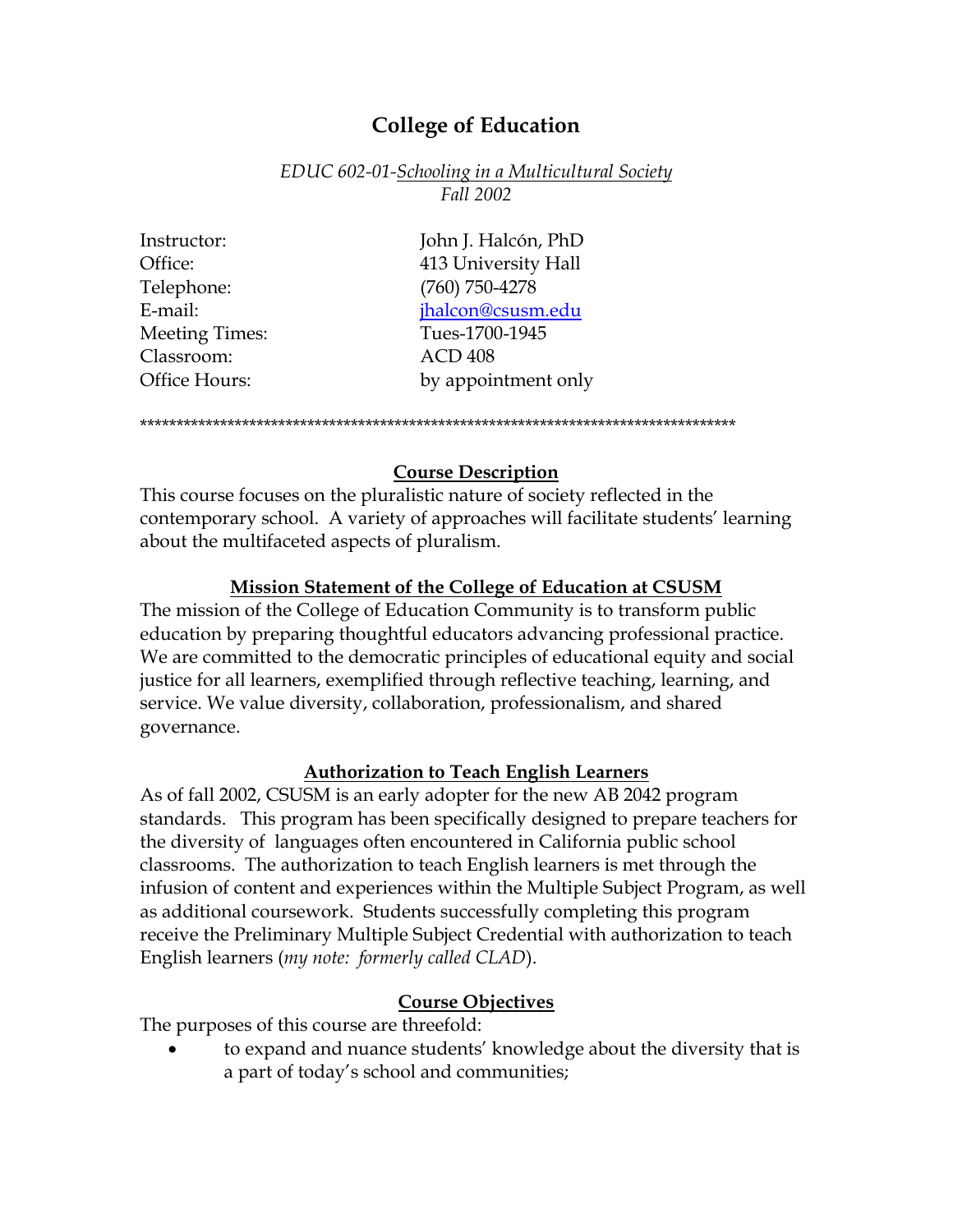- to provide a safe environment for reflection on, and discussion of, the complex ways in which pluralism is a part of educational contexts;
- to provide support to all students who represent national, state, and regional diversity.

# **College of Education Attendance Policy**

Due to the dynamic and interactive nature of courses in the College of Education, all students are expected to attend all classes and participate actively. At a minimum, students must attend more than 80% of class time, or s/he *may not receive a passing grade* for the course at the discretion of the instructor. Individual instructors may adopt more stringent attendance requirements. Should the student have extenuating circumstances, s/he should contact the instructor as soon as possible. (*adopted by the COE Governance Community, December, 1997*). *NOTE: This means that if you miss three (3) classes you cannot receive a passing grade for the class!*

# **COMPETENCIES**

# **Standards Alignment**

The course objectives, assignments, and assessments have been aligned with the CCTC standards for Multiple Subjects Credential. Please be sure to incorporate artifacts from this class into your final comprehensive portfolio. The following standards are addressed in this class:

Standard 3: Relationships between theory and practice

Standard 4: Pedagogical thought and reflective practice

Standard 5: Equity, Diversity, and access to the core curriculum

- Standard 10: Preparation for learning to create a supportive, healthy environment for student learning
- Standard 11: Preparation to use educational ideas and research
- Standard 12: Profession perspectives toward student learning and the teaching profession

Standard 13: Preparation to teach English learners

# **Teacher Performance Expectation (TPE) Competencies**

This course is designed to help teachers seeking the Multiple Subjects Credential to develop the skills, knowledge, and attitudes necessary to assist schools and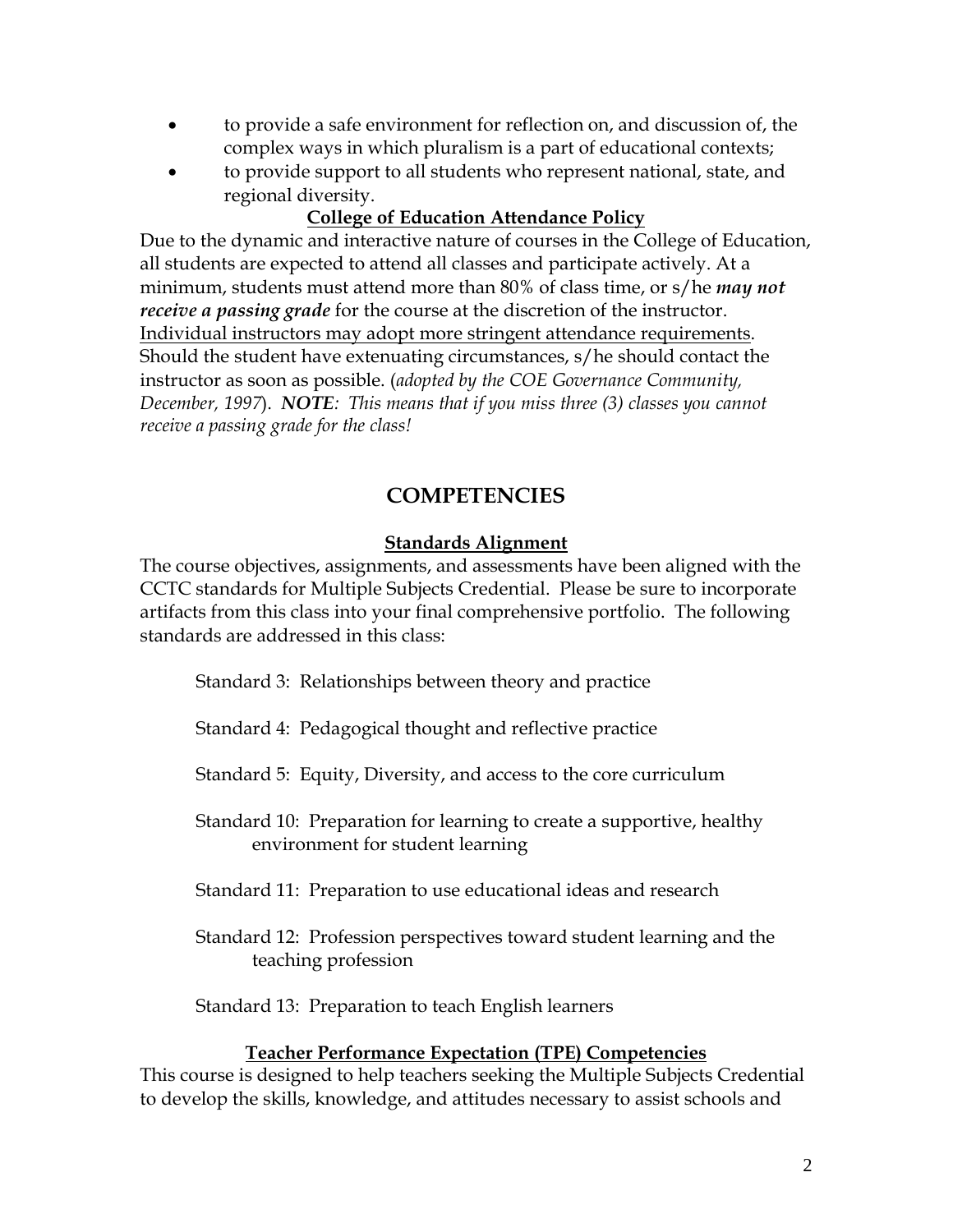districts in implementing an effective program for all students. The successful candidate will be able to merge theory and practice in order to realize a comprehensive and extensive educational program for all students. The following TPE's are addressed in this course:

#### Primary Emphasis:

- TPE 8: Learning about students
- TPE 11: Social environment
- TPE 12: Professional, legal, and ethical obligations Secondary Emphasis:
- TPE 4: Making content accessible
- TPE 7: Teaching English learners
- TPE 13: Professional growth

# **GENERAL CONSIDERATIONS**

#### **NOTE: I RESERVE THE RIGHT TO CHANGE, ADD TO, OR DELETE ANY AND ALL MATERIAL FROM THE COURSE.**

#### **Academic Honesty**

I expect that each student will do his/her own work, and contribute equitably to group projects and processes. Plagiarism or cheating is unacceptable under any circumstance. If there are questions about academic honesty, consult the University catalog.

#### **Appeals**

Every student has the right to appeal grades, or appeal for redress of grievances incurred in the context of any class. Disputes may be resolved informally with the professor, or through the formal appeal process. For the latter, consult Dr. E. Oliver, Associate Dean.

#### **Ability**

Every student has the right to equitable educational consideration and appropriate accommodation. Students having differing ability (mobility, sight, hearing, documented learning challenges, first language/English as a second language) are requested to contact the professor at the earliest opportunity. Every effort will be made to accommodate special needs. Students are reminded of the availability of Disabled Student Services, the Writing Center, technology assistance in the computer labs, and other student support services available as part of reasonable accommodation for special needs students.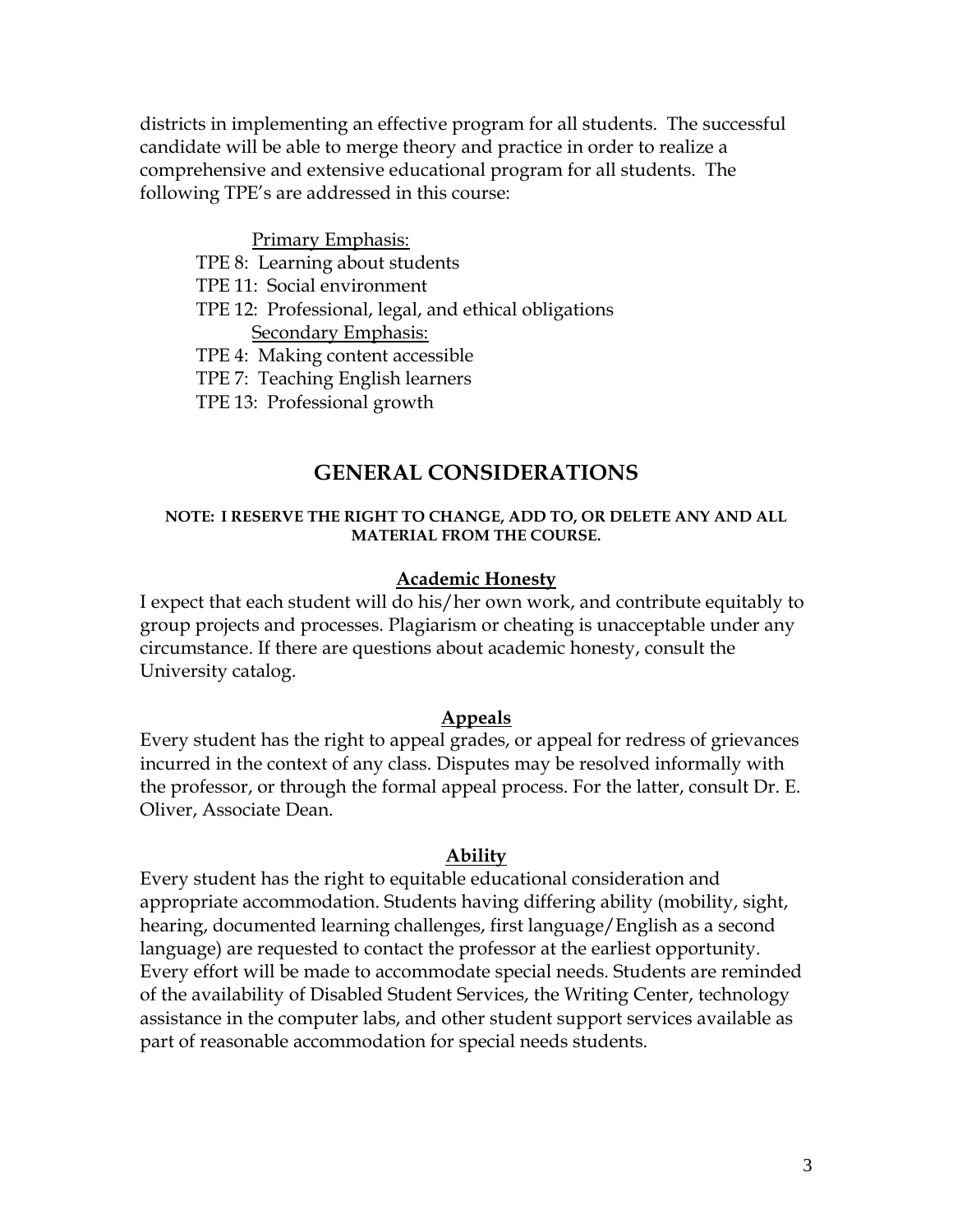Students who require reasonable accommodations need to contact Disabled Student Services in order to make the necessary arrangements. This organization is located in Craven Hall, Room 5025a, and can be reached at (760) 750-4905 or (760) 750-4909 (TDD users).

# **COURSE REQUIREMENTS**

# **Class Structure**

Multiple approaches, methods, and teaching experiences are a necessary strategy to accommodate learning given the possibility of various learning styles. The class will be divided into groups. Each group will be responsible for presenting and leading class discussion on various topics.

The use of technology will be an important part of this course and is integrated into my teaching and expectations of your learning. All presentations in class will be done in PowerPoint.

My role will be to "facilitate" the discussion and to intervene as necessary to promote the topic. I do not intend to lecture each week, or to be the focus of the class. You will work to develop your **Knowledge Base** through reading the assigned material (to develop a basic understanding of the subject matter), present it to the class (to develop your expertise), and lead the class discussion (to develop confidence in your KB and skills). In effect, you will have many opportunities to "*empowe*r" yourself--i.e. to use the tools which are before you to try out new ideas.

# **Required Text(s):**

**\*\*** Sleeter, C. (2002). Culture, difference, and power: A Multimedia CD. Teachers College Press. New York. ISBN: 0-8077-4073-x.

\*\*Howard, G. (1999). We can't teach what we don't know: White teachers, multiracial schools. Teachers College Press. New York. ISBN: 0-8077-3800-X.

\*\*Delpit, L. (1993). Other people's children: Cultural conflict in the classroom. The New York Press. New York. ISBN: 1-56584-179-4.

\*\*Crawford, J. (2000). At war with diversity: US language policy in an age of uncertainty. Multilingual Matters, Ltd. Clevedon, England. ISBN: 1-85359-505-5.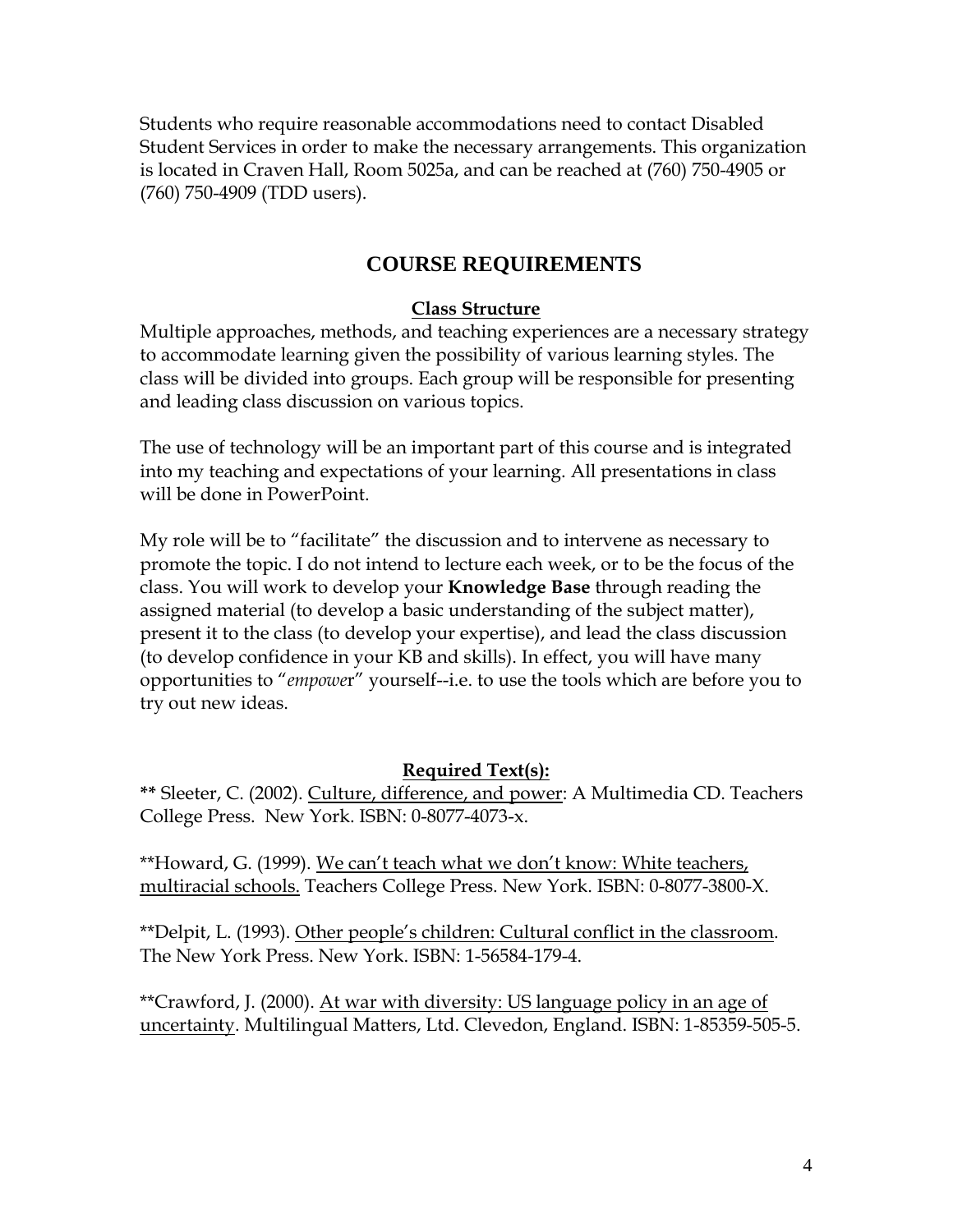\*\*Reyes, M. & J. Halcón (2001). The best for our children: Critical perspectives on literacy for latino students. Teachers College Press. New York. ISBN: 0-8077- 4006-3.

# **GRADING POLICY**

All required work must be submitted on time. You will lose one complete grade for late submissions. Your reference of choice for **ALL** papers and/or written assignments is the APA (American Psychological Association) Handbook. (Refer to [<www.apastyle.org/index.html>](http://www.apastyle.org/index.html) )

# **Assessment**

Your performance in class will be assessed along the following criteria. **There are 1000 points possible**:

- **1. Attendance and Participation (200 points)** –First is the expectation that you will attend all class sessions and participate actively in class discussions. If you miss three classes, you will be dropped from the class.
- **2. Asynchronous Discussions (300 points)--**Students are required to participate in the class Bulletin Board (WEBCt). Your discussions should be introspective addressing issues, experiences, ideas, discussions, readings, & current events, related to the class. A minimum of one substantial entry per week is required.
- **3.**
- **4.**
- **5. First Group Presentation (200 points)**-Each group will make a 20 minute PowerPoint presentations to the class. The presentation will be on assigned topics.
- **6. Final Presentation (300 points)--**Each group will select a topic of their choosing on Multicultural Education and prepare a 45 minute PowerPoint presentation for the class.

# **Schedule of Classes**

Tuesdays: 5:00 pm-7:45 pm

| Week 1 | <b>Sept</b> | Introduction |
|--------|-------------|--------------|
|        |             |              |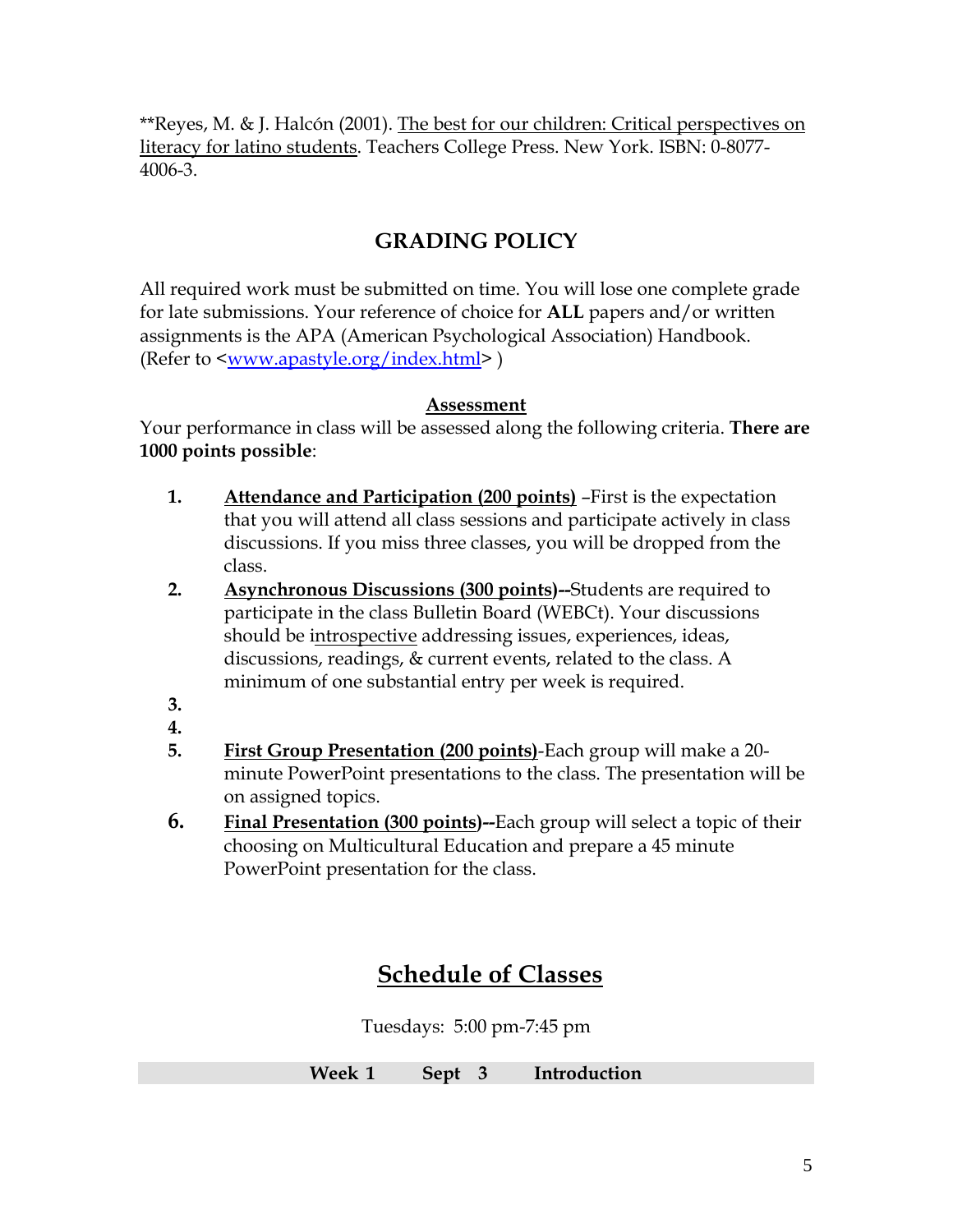## Introductions

# **CD: Overview/The New Demographics**

## Assignments: **Overview of CD & the New Demographics**. **Complete Ideas & Activities**.

## **Week 2 Sept 10 Culture**

# **CD: What is Culture?**

- 1. Crawford: Introduction; Chapter 1-"*Anatomy of the English Only Movement*." pp. 1-30.
- 2. Crawford: Chapter 2-"*Boom to Bust: Official English in the 1990's*."pp. 31-51.
- 3. Reyes & Halcón: "*Introduction*." Pp. 1-12.

Assignments: Read: **What is culture? Complete Ideas and Activities.**

**Week 3 Sept 17 Culture**

# **CD: Culture and Representation**

- 1. Crawford: Chapter 3-"Endangered Native American Languages: What Is To Be Done, and Why?" pp. 52-65.
- 2. Crawford: Chapter 4-"*Seven Hypotheses on Language Loss*." Pp. 66-83.
- 3. Reyes & Halcón: Chapter 1: Moll: "*The Diversity of Schooling: A Cultural-Hitorical Approach*." Pp. 13-28.
- 4.

Assignments: Read: **Culture and Representation: Complete Ideas and Activities.**

# **4 Sept 24 Culture**

# **CD: Exploring Culture**

- 1. Crawford: Chapter 5-"*The Political Paradox of Bilingual Education*." Pp. 84- 103.
- 2. Crawford: Chapter 6-"*The Proposition 227 Campaign: A Post Mortem*." Pp. 204-127.
- 3. Reyes & Halcón: Chapter 2: Diaz & Flores: "*Teacher as Sociocultural, Sociohistorical Mediator: Teaching to the Potential*." Pp. 29-47.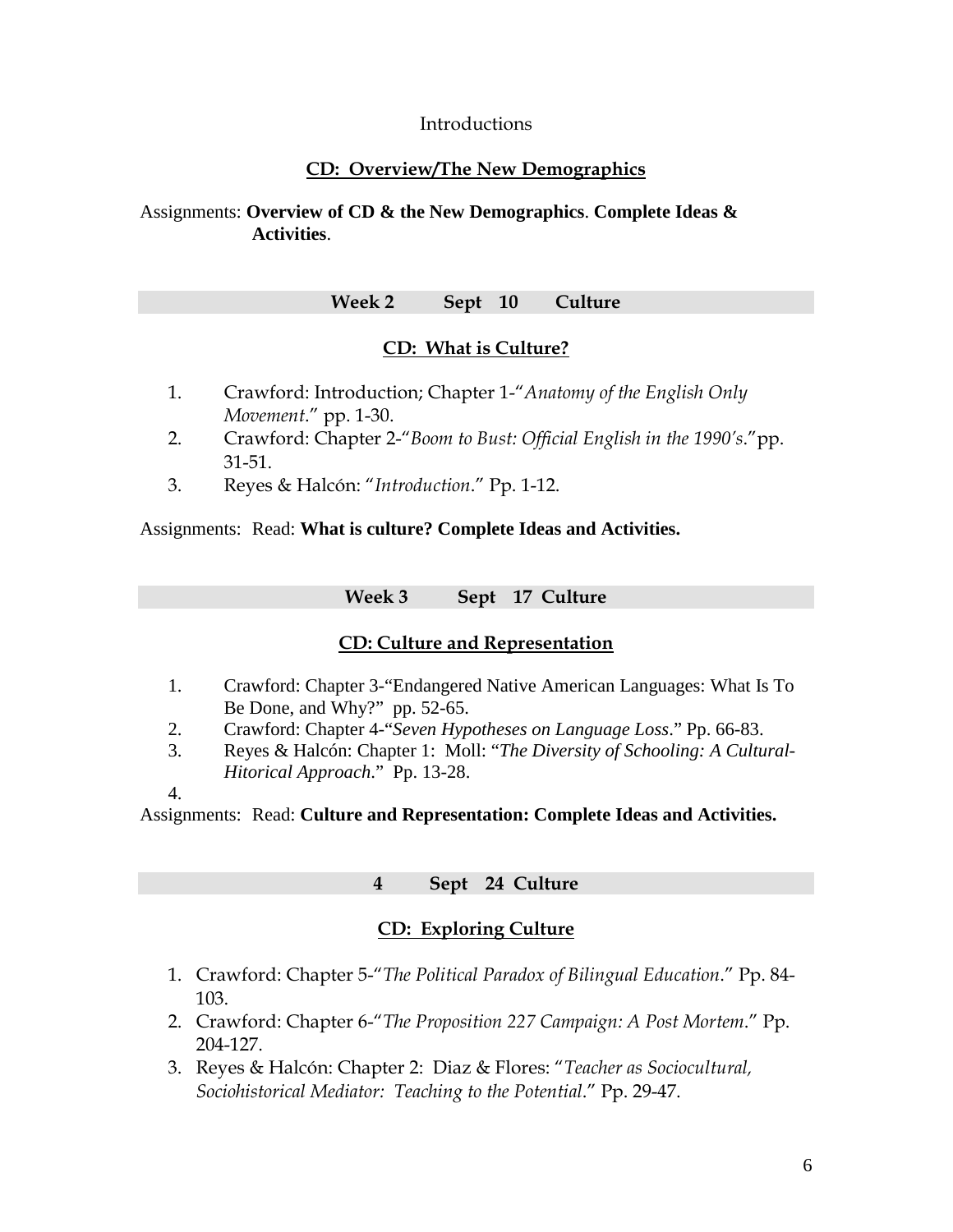Assignments: Read: **Exploring Culture: Complete Ideas and Activities.**

#### **5 Oct 1 Difference**

#### **CD: Human Variation**

1. Delpit: Part I: Controversies Revisited Chapter 1: "*Skills and Other Dilemmas of a Progressive Black Educator*." Pp. 1-11. Chapter 2: "*The Silenced Dialogue*." Pp. 21-47. Chapter 3: "*Language Diversity and Learning*." Pp. 48-76.

Assignments: Read: **Human Variation: Complete Ideas and Activities**

**6 Oct 8 Difference**

#### **CD: Encountering Difference**

1. Delpit: Part II: Lessons From Home and Abroad Chapter 4: "*The Vilis Tokples Schools of Papua New Guinea*." Pp. 77-90. Chapter 5: "*Hello, Grandfather*." Pp. 91-104. Chapter 6: "*Teachers' Voices*." Pp. 105-134.

Assignments: Read: **Encountering Differences: Complete Ideas and Activities**

#### **7 Oct 15 Difference**

#### **CD: Identity**

1. Delpit: Part III: Looking Into the Future Chapter 7: "*Cross-cultural Confusions in Teacher Assessment*." Pp. 135- 151. Chapter 8: "*The Politics of Teaching Literate Discourse*." Pp. 152-166. Chapter 9: "*Education in a Multicultural Society*." Pp. 167-184.

#### Assignments: Read: **Identity: Complete Ideas and Activities**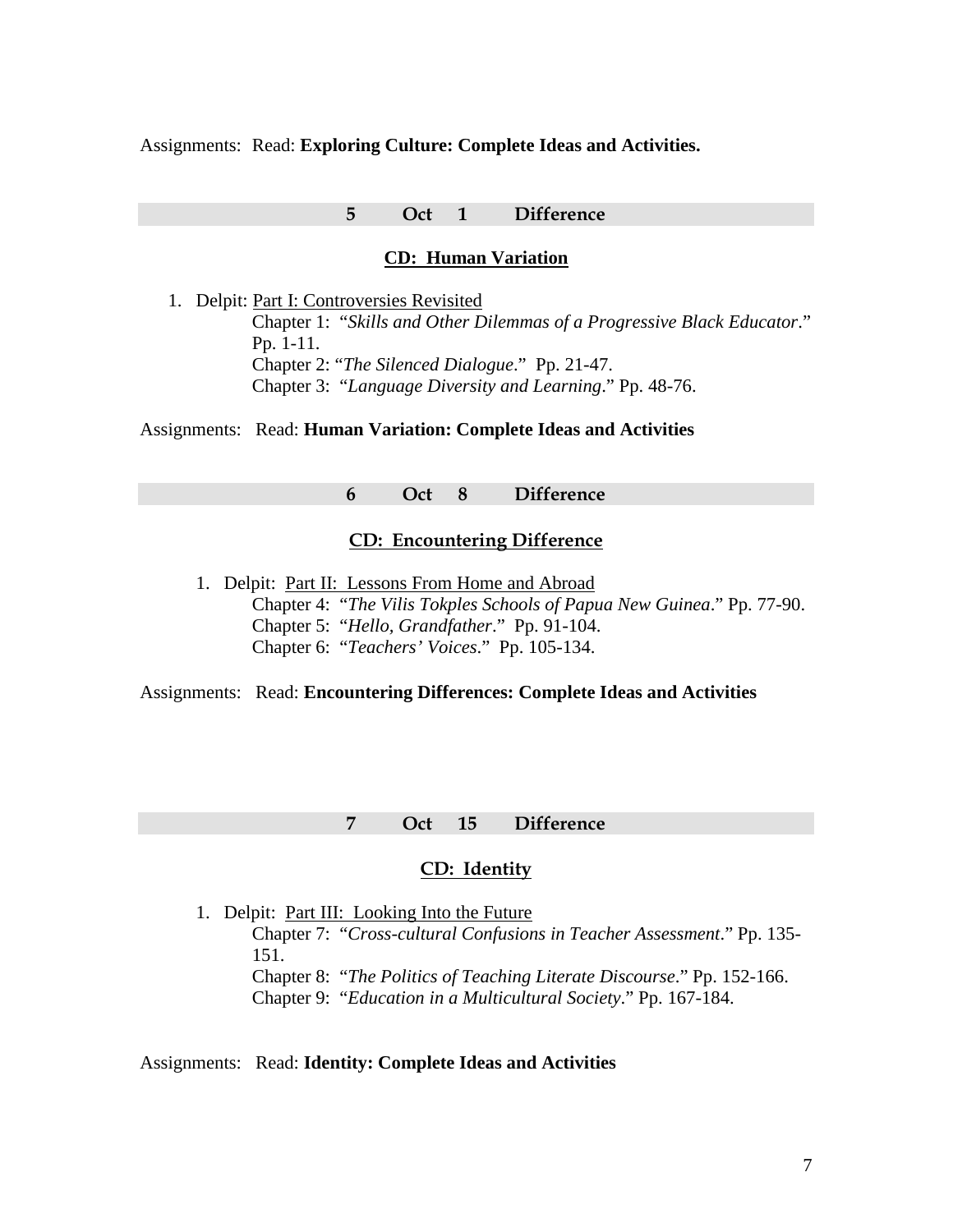#### **8 Oct 22 Difference**

#### **CD: Mobilizing for Social Justice**

- 1. Howard: Chapter 1: "*Introduction."* Pp. 1-9.
- 2. Howard: Chapter 2: "*White Man Dancing: A Story of Personal Transformation*". Pp. 10-23.
- 3. Reyes & Halcón: Chapter 3: Bartolomé & Balderama: "*The Need for Educators with Political and Ideological Clarity: Providing Our Children with 'the Best'*." Pp. 48-64.

Assignments: Read: **Mobilizing for Social Justice: Complete Ideas and Activities**

## **9 Oct 29 Power**

#### **CD: Power and Institutions**

- 1. Howard: Chapter 3: "*Decoding the Dominance Paradigm*." Pp. 49-64.
- 2. Reyes & Halcón: Chapter 4: Halcón, "*Mainstream Ideology and Literacy Instruction for Spanish-Speaking Children*." Pp. 65-80.

Assignments: Read: **Power and Institutions: Complete Ideas and Activities**

**10 Nov 5 Power**

#### **CD: Wealth & Global Economy**

- 1. Howard: Chapter 4: "*White Educators and the River of Change*." Pp. 65- 82.
- 2. Reyes & Halcón: Chapter 5: Berzins & López, "*Starting Off Right: Planting the Seeds for Biliteracy*." Pp. 81-95.

#### Assignments: Read: **Wealth & the Global Economy: Complete Ideas and Activities**

#### **11 Nov 12 Power**

#### **CD: Knowledge and Ideology**

- 1. Howard: Chapter 5: "*Mapping the Journey of White Identity Development*." Pp. 83-96.
- 2. Reyes & Halcón: Chapter 6: Reyes, "*Unleashing Possibilities: Biliteracy in the Primary Grades*." Pp. 96-121.

3.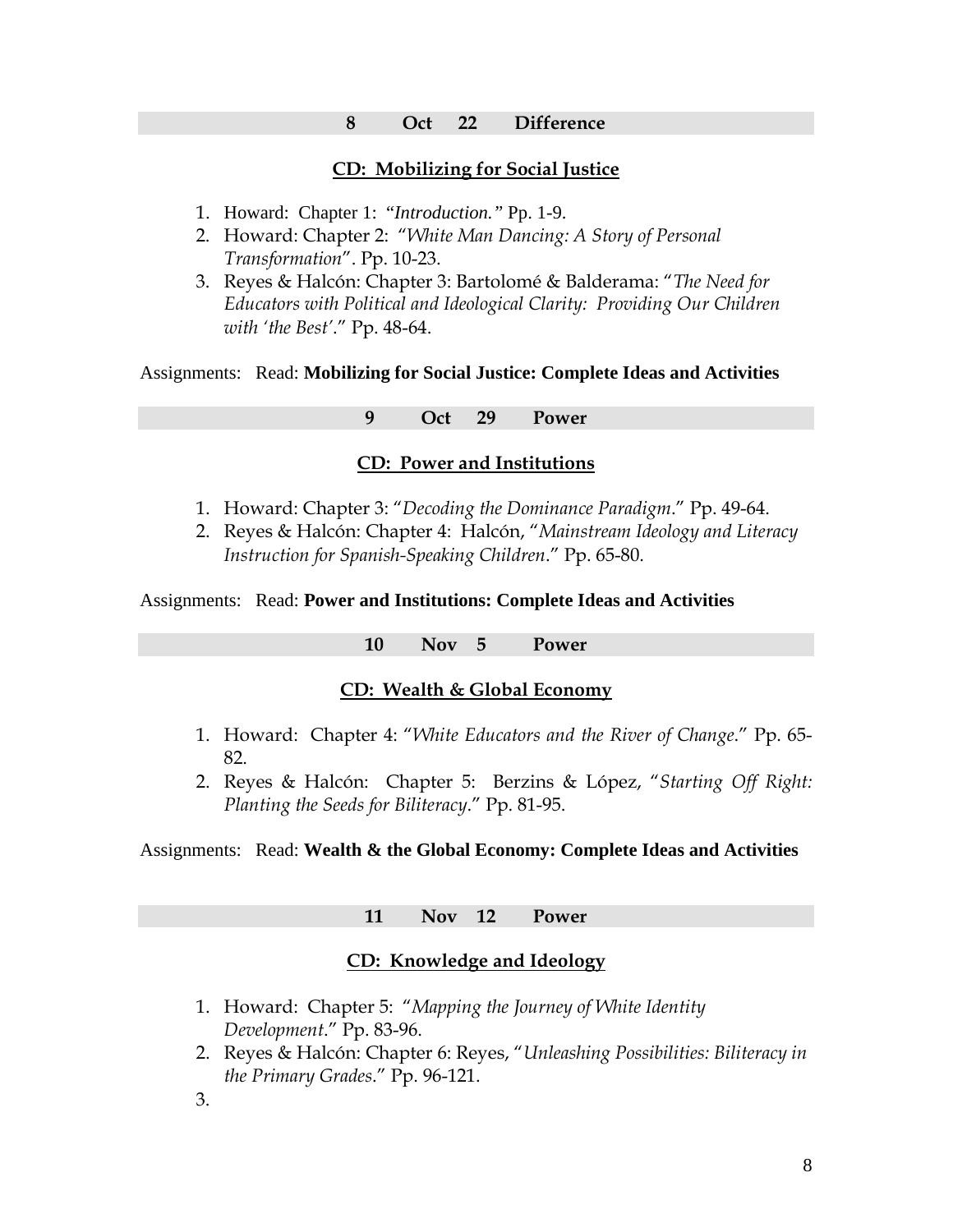#### Assignments: Read: **Knowledge & Ideology: Complete Ideas and Activities**

#### **12 Nov 19 Power**

## **CD: Schools as Institutions**

- 1. Howard: Chapter 6: "*Ways of Being White: A Practitioner's Approach to Multicultural Growth*." Pp. 9 7-108.
- 2. Reyes & Halcón: Chapter 7: Gutíerrez, et. al. , "*Literacy as Hybridity: Moving Behond Bilingualism in Urban Classrooms*." Pp. 122-141.

Assignments: Read: **Schools as Institutions: Complete Ideas and Activities**

#### **13 Nov 26 Pedagogy**

#### **CD: Culturally Relevant Pedagogy**

- 1. Howard: Chapter 7: "*Our Unfinished Work: White Educators and La Tierra Transformativa*. " pp. 113-122.
- 2. Reyes & Halcón: Chapter 8: Laliberty, "*Hooked on Writing: Linking Literacy to Students' Lived Experiences.*" Pp. 142-152.

#### Assignments: Read: **Culturally Relevant Pedagogy: Complete Ideas and Activities**

#### **14 Dec 3 Pedagogy**

# **CD: Multicultural Curriculum**

- 1. Reyes and Halcón: Chapter 9: Jiménez, "*Strategic Reading for Language-Related Disabilities: the Case of a Bilingual Latina Student*." Pp. 153-167.
- 2. Reyes & Halcón: Chapter 10: Mercado, "*Reflections on the Power of Spanish: Confessions from the Field*." Pp. 168-183.

Assignments: Read: **Multicultural Curriculum: Complete Ideas and Activities**

**15 Dec 10 Pedagogy**

# **CD: Critical Literacy**